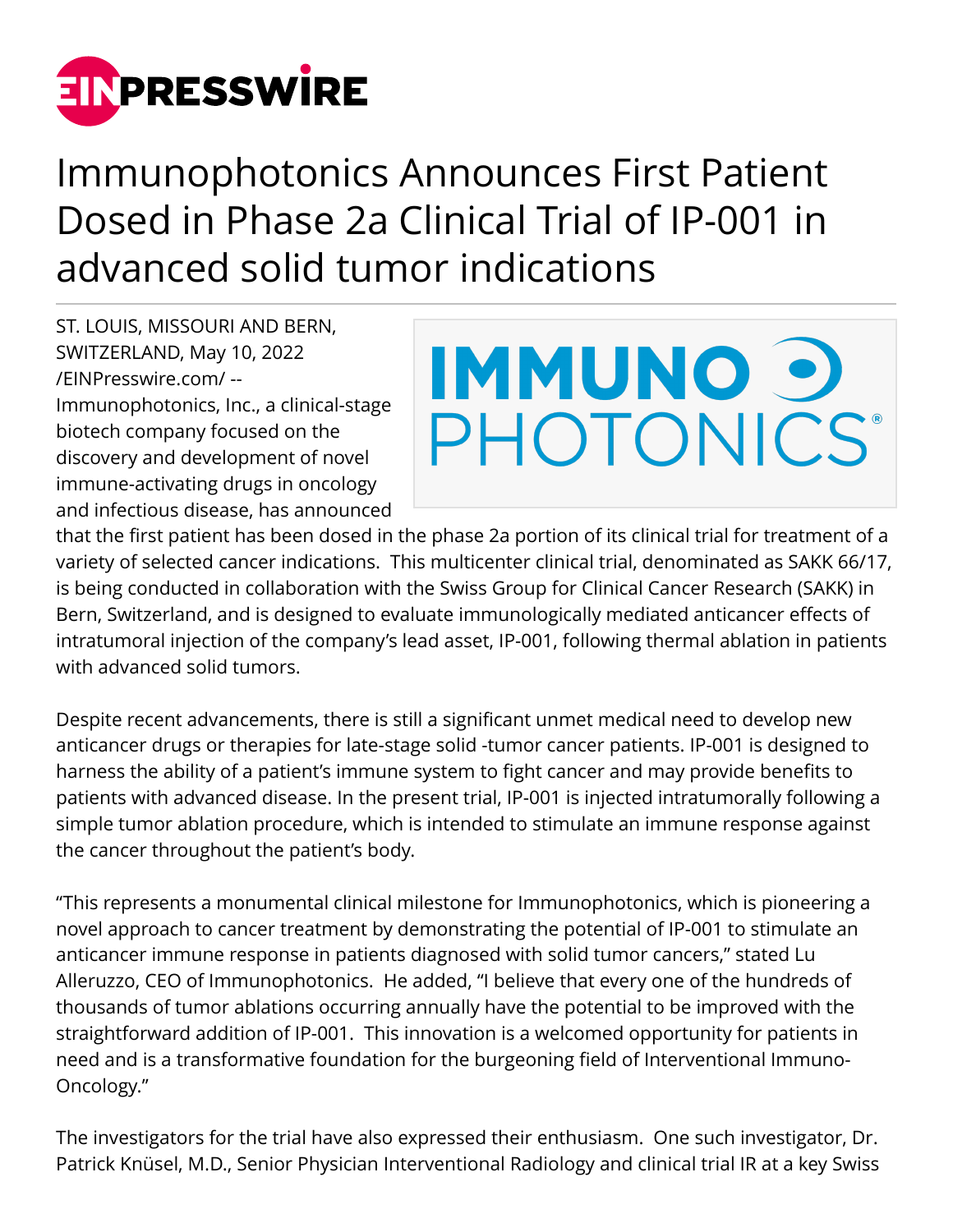## trial site, Cantonal Hospital of Graubünden, Chur, remarked:

"It is thrilling to me as an Interventional Radiologist to participate in such a clinical study. Layering an intratumorally administered immunotherapy on our routine minimally invasive tumor ablation procedures is a novel approach that provides metastatic cancer patients another much-needed therapeutic option. Thus far, we've completed successful treatments in both subcutaneous and visceral lesions, demonstrating the applicability of this approach for multiple solid tumor indications."

Enrollment is currently ongoing, and more information about IP-001 trial can be found at: <https://clinicaltrials.gov/ct2/show/NCT03993678>

### About Immunophotonics

Immunophotonics, Inc., is a privately owned clinical-stage biotech company pioneering the field of Interventional Immuno-Oncology™. IP-001, the first asset in clinical development from the company's intellectual property platform, has the potential to overcome the local defenses of the tumor microenvironment to enable a tumor-specific anticancer immune response in a variety of solid tumor indications. The company is in phase 2 development and is based in St. Louis, Missouri, USA with offices in Bern, Switzerland and Tianjin, China.

### About IP001

IP-001 is a proprietary glycan polymer that acts both as an antigen depot and a potent immune activator capable of stimulating immunological responses against cancer and infectious diseases. It is designed to 1) leverage tumor antigens liberated by ablation by prolonging their availability, 2) facilitate the recruitment and activation of innate immune cells such as antigenpresenting cells (APCs), 3) increase the uptake of the tumor antigens into the now-activated APCs, and 4) lead to a stronger downstream adaptive immunity. This ignited systemic, adaptive immune response seeks out and eliminates its target throughout the body.

### About SAKK

The Swiss Group for Clinical Cancer Research (SAKK) is a decentralized academic research institute that has been conducting clinical trials of cancer treatments in all major Swiss hospitals since 1965. It operates a network of around 20 research groups and a Coordinating Center in Bern. It also works with selected cooperative groups abroad, particularly on rare forms of cancer. SAKK's aim is to advance existing cancer treatments, investigate the efficacy and tolerability of new treatments (radiotherapy, medicines and surgery) and set new standards in treatment. 21 Swiss hospitals are full members of SAKK. Research activity is funded by federal subsidies provided by the State Secretariat for Education, Research and Innovation (SERI) and financial support from other partner organizations such as the Swiss Cancer League and the Swiss Cancer Research Foundation. Further information can be found at [www.sakk.ch](http://www.sakk.ch).

### Disclaimer

This press release contains forward-looking statements. Such statements — including statements regarding clinical trials and their potential outcome, regulatory applications and